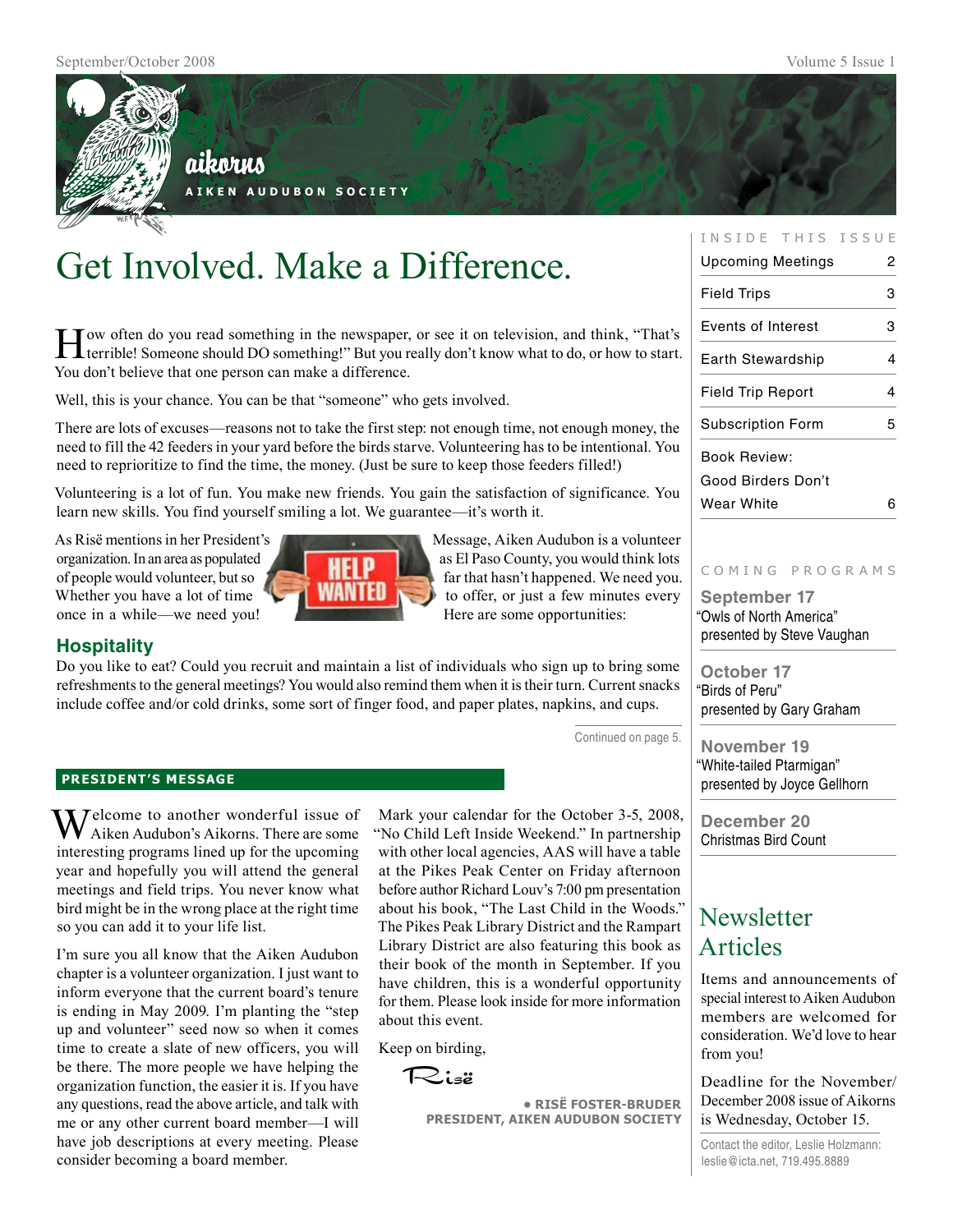## September 17 • Stephen Vaughan Owls of North America

Join us for an evening of photography and stories about Steve's travels and experiences over the past 35 years with North American travels and experiences over the past 35 years with North American owls. While his observations don't always agree with what the books say, as Steve puts it: "I guess the owls I have observed don't read the books!"

Steve holds a Bachelor of Science Degree in Zoology from Colorado State University. He has been a professional nature photographer since 1985. Stephen has photography credits from such prestigious magazines as Audubon, Birders World and Sierra. His photographs have appeared in calendars published by Audubon Society, Sierra Club and Arizona Highways. Stephen has been teaching nature photography at Pikes Peak Community College since 1998. He has led photography works shops to Cape May New Jersey, Garden of the Gods, Rocky Mountain National Park, Southeast Arizona, Bosque del Apache National Wildlife Refuge New Mexico and Costa Rica.



Barred Owl by Stephen Vaughan

## October 15 • Gary Graham Birds and Bats of Peru: Tall Tales from Tall Mountains



National bird of Peru: Cock of the Rocks

Gary Graham, Executive Director of Audubon Colorado, lived and studied in Peru for almost two years where he helped discover several new species of birds and bats for science and for the country. He will show slides of many of these rare and unique critters and places.

Gary will also tell stories of close calls with killer bees, exploration of places where no humans had ever visited, and the joys of biological fieldwork in the tropics. He will conclude with pictures of his favorite birds in the world.

Gary has been the Executive Director of Audubon Colorado for almost six years. He holds a Ph.D. in biology from the University of New Mexico, where he compared the distribution

patterns of birds and bats along elevation gradients in the Peruvian Andes. Gary has written the Texas Wildlife Viewing Guide, a Golden Guide entitled Bats of the World and numerous scientific and popular articles. An avid birdwatcher, Gary has studied and watched birds all over the world.

**Aiken Audubon programs are free and open to the public. They are held at the Colorado State Division of Wildlife building located at 4255 Sinton Road. Coffee and socializing is at 6:30pm and programs begin at 7:00pm. Please use the back entrance. Note: Sinton Road runs parallel to I-25 on the east side, between Garden of the Gods Road and Fillmore Street.**

## Field Trip Tips

Here's a few reminders on how to be a welcome participant on birding trips:

- Contribute towards gas or plan to be a driver. •
- Come prepared for Colorado's erratic weather: a hat and rain gear are a good idea.
- Wear subdued, natural colors; avoid white. •
- - Remember to speak softly so you don't scare away the birds everyone came to see.
	- Along with your binos and ID book, bring bug spray, sun screen, snack and water.
	- Pack a sack lunch for longer trips.
	- Follow the ABA's Birding Code of Ethics.

#### AIKEN AUDUBON B o a r d M e m b e r s

**President** Risë Foster-Bruder 719.282.7877

**Vice President** Frank Dodge 719.548.9863

> **Secretary** (available)

> **Treasurer** (available)

**Conservation Chair** (interim needed)

> **Publicity Chair** Stephen Vaughan 719.531.7076

**Field Trips** Norman Lerch 719.495.9305 Norm Karasa NormKar@excite.com

**Aikorns Editor** Leslie Holzmann 719.495.8889 Leslie@icta.net

**Christmas Count** Ben & Sally Sorensen 719.635.1716



2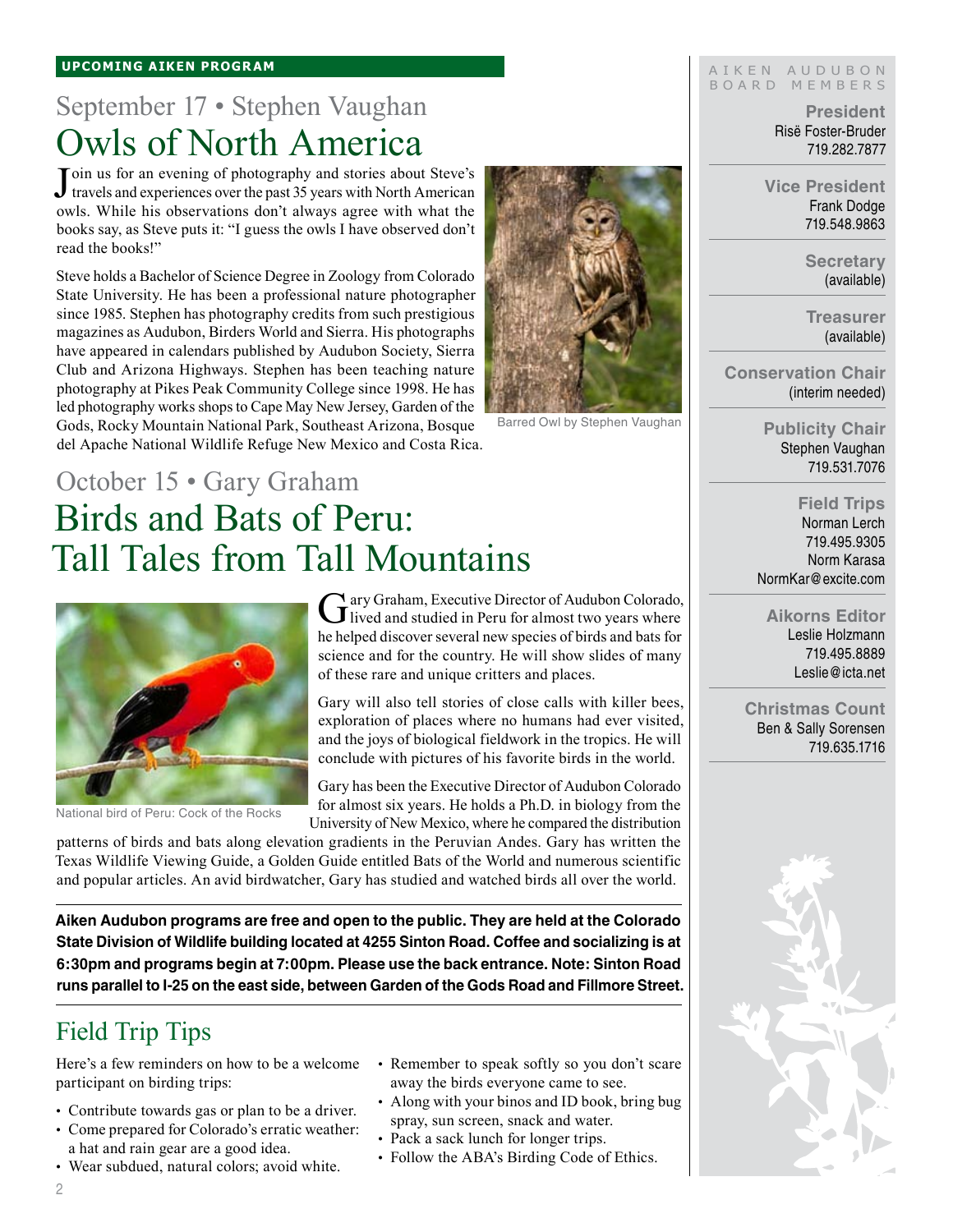#### **aiken audubon FIELD TRIPS**

**Everyone is welcome on Aiken field trips, regardless of experience level or membership in Audubon. Contact trip leader for details and to let them know you are coming. Current information is available at www.aikenaudubon.com.**

#### **Saturday, September 20**

## SE Colorado

Shorebirds are heading south for the winter. Let's go watch them as they stop for rest and refreshment at some of the many reservoirs along the Arkansas River. How far we get depends on what we see. Bring a scope if you have one. This all-day trip leaves from Broadmoor Town Center at 7:30 am. Be sure to pack a lunch, snacks, and water, as well as bug spray and sunscreen. Be prepared for any kind of weather.

Contact trip leader Leslie Holzmann at 719.495.8889 or Leslie@ICTA.net for more information.

### **Some Saturday in September or October**

## Somebody Arrange a Trip!

The birds are waiting. Don't just stare at your TV, watching the never ending parade of political ads. How about going to Aiken Canyon? Chico Basin? There's even a little-known pond in the north end of the county, in Sun Hills (just south of GlenEagle) that warrants exploring. And, if you are going to go birding, take us with you!

Check www.aikenaudubon.com to see who was volunteered to lead some trips.

#### **arkansas valley audubon FIELD TRIPs**

**The Arkansas Valley Audubon Society welcomes you on their field trips. Check their website for current information: www.socobirds.org. Be sure to contact trip leaders to let them know you would like to join them.**



The Plover and the Clover can be told By paying close attention to the<br>By paying close attention to the habits of the Bees,<br>For ento-molo-gists aver, the Bee<br>can be in Glover, While ely-molo-sists concur, there<br>is no B in Plover.

#### **UPCOMING EVENTS OF INTEREST**

## **Saturday, September 13, 7 – 11 am** Fountain Creek 17th Annual Fall Bird Count

The fall migration is underway and beginning to advanced birders are invited to assist park naturalists in observing and recording the number of bird species and their populations in the park.

Call 719.520.6745 to confirm your participation. Free.

## **Saturday, September 20, 7 – 10 am**  Bear Creek Fall Bird Count & Breakfast

Bird enthusiasts of all ages and abilities are invited to learn about our feathered friends while identifying and counting them in Bear Creek Park. Bagels and OJ provided.

Call 710.520.6745 to confirm your participation. Free.

**Friday, October 3: Exhibits open 5:30 pm, presentation 7 pm**



## Richard Louv, **author of "LAST CHILD IN THE WOODS"**

A terrific opportunity awaits for parents, educators, and anyone<br>else who influences children. Richard Louv will be speaking at the Pikes Peak Center here in Colorado Springs. Why should you attend?

The recipient of the 2008 Audubon Medal, Richard Louv identified a phenomenon we all knew existed but couldn't quite articulate: nature-deficit disorder. Since its initial publication… *Last Child in the Woods* has created a national conversation about the disconnection between children and nature. His message [is]… inspiring Leave No Child Inside initiatives throughout the country.

*Last Child in the Woods* is the inspiring work that proves children need nature as much as nature needs children.

**—http://richardlouv.com**

This event promotes a "Leave No Child Inside" weekend here in Colorado Springs. Many parks and nature centers in the Pikes Peak area will be sponsoring events and activities that will encourage families to enjoy the outdoors. For the latest information, go to www.nps.gov/flfo/parknews/no-child-left-inside-weekend.htm

Tickets are available now, through Tickets West, 719.520.SHOW. Admission is \$10 for adults, \$7 for educators/docents and \$5 for students. For more information, contact the Catamount Institute at 719.471.0910 ext 106.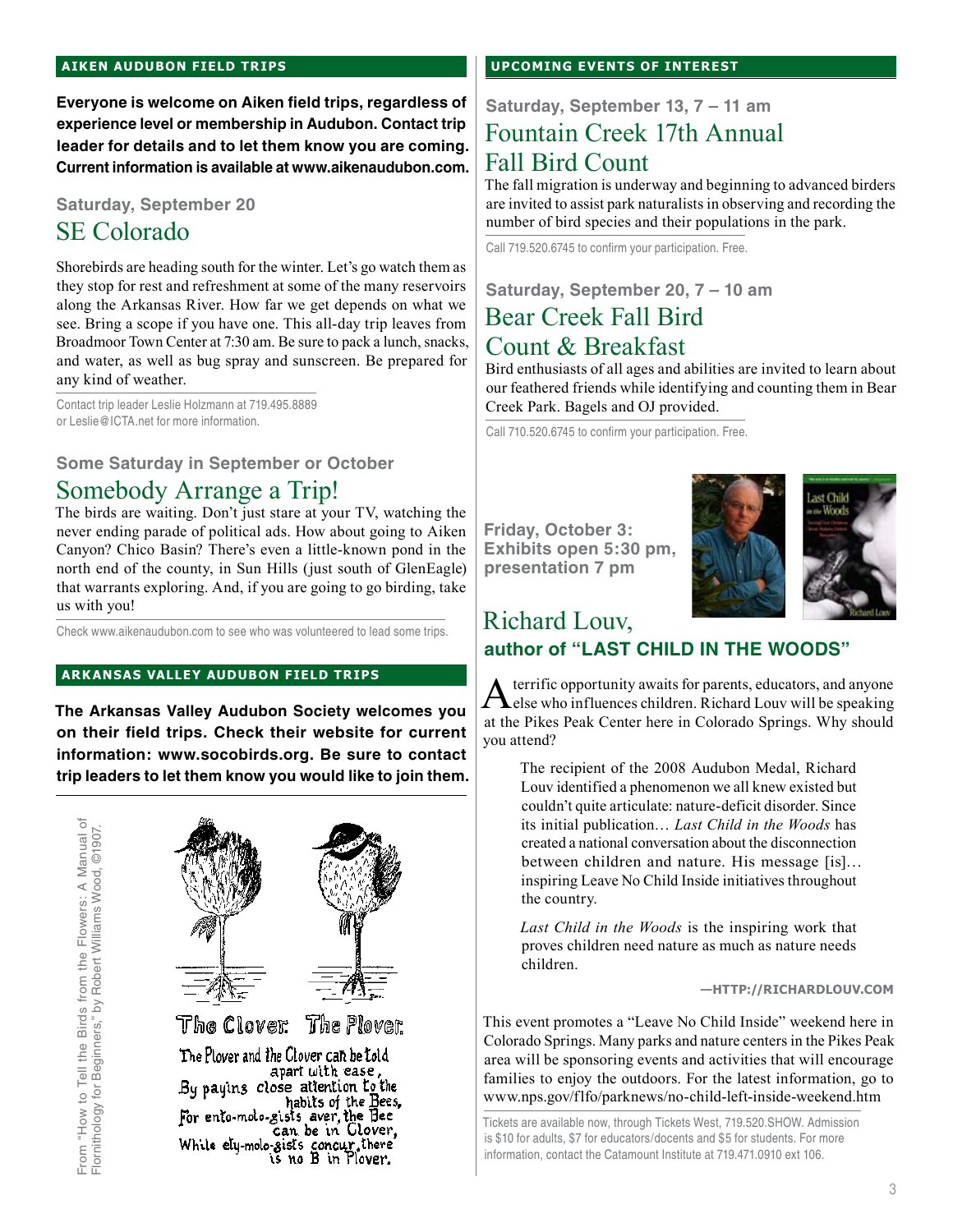# Good News for Canadian Birds

A new initiative by the government of Ontario, Canada, will protect an area of Boreal Forest almost as large as the entire state of Colorado. Located in the Canadian far north, the rorest is critical nesting habitat for nearly half of all bird species found in North America. Many of the birds we see here spend part of their lives in these remote northern forests.

> "The more we study the Boreal region, the more we discover that it is essentially responsible for the abundance of bird life in the U.S. and Canada," said Jeff Wells, PhD, a scientist with the Boreal Songbird Initiative, based in Seattle. "Simply put, the future of bird life across North America depends on how well we steward the Boreal Forest Region." \*

The Canadian program will "permanently protect an interconnected network of conservation lands across the Far North" of Ontario. Plus, it allows for scientists and

native peoples of the region to heavily influence decisions that impact development

Ontario Premier Dalton McGuinty explains, "Although the Northern Boreal region has remained virtually undisturbed since the retreat of the glaciers, change is inevitably coming to these lands. We need to prepare for development and plan for it. It's our responsibility as global citizens to get this right, and to act now."

Birds aren't the only beneficiaries of Ontario's Far North Planning initiative. A total of 134 species of plants and animals that make this their home are listed as either threatened or endangered by the province.

\* http://www.ens-newswire.com/ens/may2005/2005-05-11-03.asp

Map by Robert Simmon

The Boreal Forest **The Boreal Forest**

**• written by Leslie Holzmann**

# Keeping Common Birds Common

Last year, Audubon released "Common Birds in Decline: A State of the Birds Report,"<br>
detailing alarming declines in bird populations in recent years. Species especially hard hit in Colorado included:

- **Evening Grosbeak** populations are down 95 percent. Evening Grosbeaks mostly live **•** year-round in coniferous forests in the western half of the state amid increasing habitat damage and loss from logging, mining, drilling and development.
- **Northern Harrier** populations in Colorado are down nearly 77 percent and have the **•** highest reported decline of any raptors in the state. Harriers are year-round residents across the state.
- **Lark Bunting** populations, Colorado's state bird, have declined, from being one of **•** the most common birds in the eastern part of the state, by 64 percent over the past 40 years. They are typically found breeding throughout eastern Colorado, especially in the higher quality grasslands, and show increases in abundance during wet years.
- **Western Meadowlarks**, down 71 percent, are threatened by the loss of grasslands to **•** industrialized agricultural practices. Further, the potential conversion of acres currently protected for conservation to biofuel crops like corn puts both Eastern and Western Meadowlarks at even greater risk.
- **Horned Larks**, down by 72 percent, are common year-round residents in grasslands **•** throughout the state, particularly in eastern shortgrass prairies.

Future issues of the *Aikorns* will be presenting items from National Audubon's list of what a concerned birder can do to help reverse these trends.

## Colorado Audubon on Global Warming

Holly Carpenter is the new Global Warming Intern at Audubon Colorado in Boulder. As part of her duties, she follows energy and environmental issues related to global warming in the state of Colorado, and for the nation at large.

If you would like to read her reports, they will be posted as a link on our website. Go to: www.aikenaudubon.com/conservation\_globwarm.html .

**field trip report**



## Emerald Valley Field Trip Summary

June 23, 2008—Aiken Audubon's field trip to Emerald Valley on Monday, June 23 provided a great opportunity to look at birds, blooms and butterflies. Twelve people participated in the hike, led by Ken Pals. Twenty-six bird species, over 40 blooming wildflowers, at least 12 butterfly species, a Western Terrestrial Garter Snake and Brook Trout were identified.

Bird highlights included: Red-naped Sapsucker, Olive-sided Flycatcher, Cordilleran Flycatcher, Least Flycatcher, Swainson's Thrush and MacGillivray's Warbler. Shooting Stars, Green Bog Orchid, Spotted Coralroot Orchid, Yellow Ladyslipper and Blue-eyed Grass were among the showy wildflowers observed.

Butterflies species identified included Hoary Comma, Western Pine Elfin, Field Crescent, Western Tiger Swallowtail, Chryxus Arctic, Common Ringlet, Weidemeyer's Admiral, Mourning Cloak, Spring Azure and Orange Sulphur.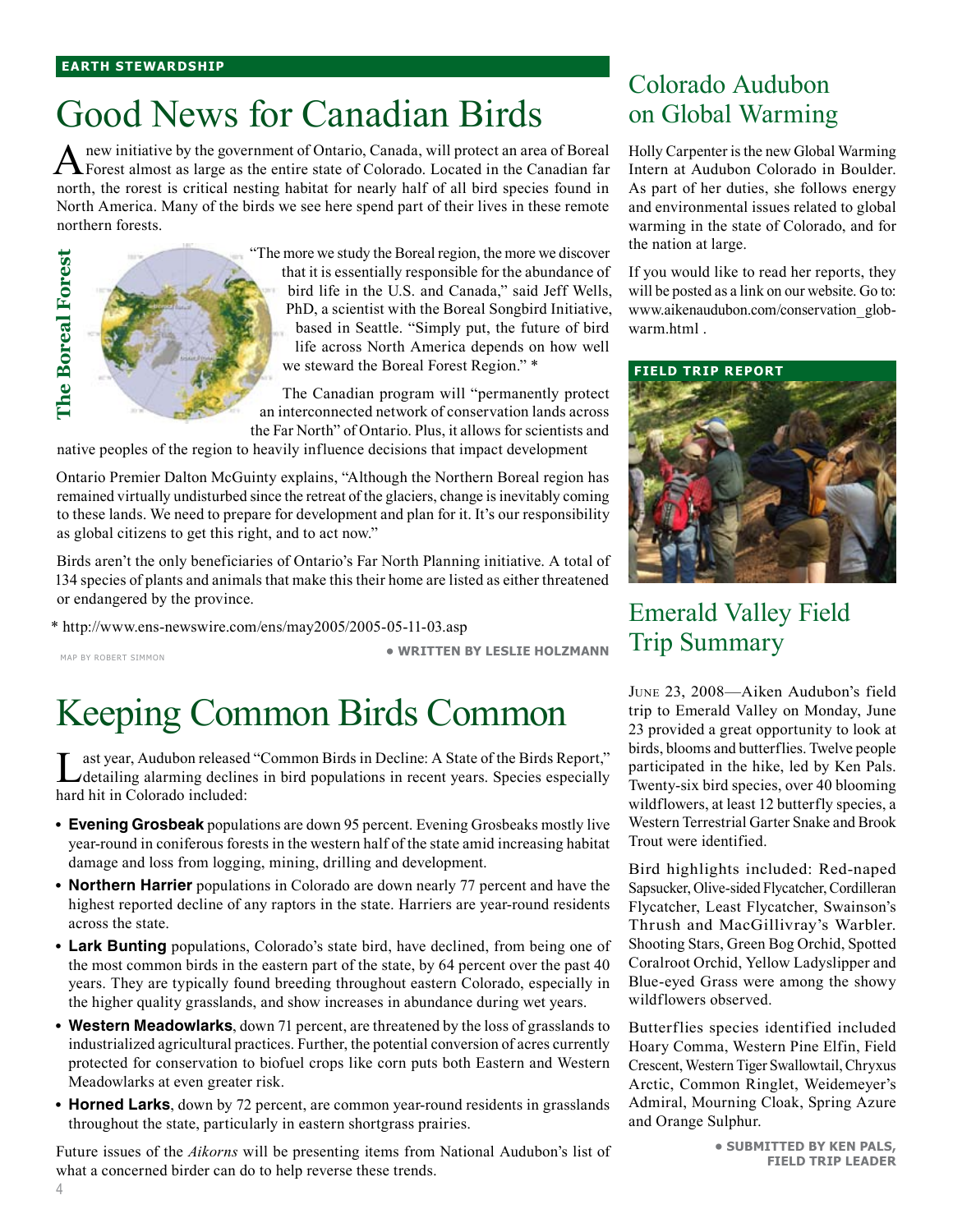#### **Field Trip Leaders**

Do you like to go birding? Would you like to have some company on your birding outings? You can be a beginner or an expert at bird identification. We are looking for people who know an area where birds are plentiful. You set the date and time and we advertise the trip. This is one of those opportunities that can flex to accommodate your available time—it can be a one-time trial, or you can lead trips on an ongoing basis.

## **Program Assistant**

Do you enjoy the various presenters we have at our monthly programs? Would you like an opportunity to influence the choice of speaker and topics? The entire Board works to discover interesting programs. The Program Assistant is responsible for contacting each speaker to find out what, if any, audio/visual equipment they require, and sending out confirmation messages and reminders when their program is scheduled.

## **Newsletter/Website Contributor**

Would you like to write interesting or amusing articles about birds, birding, or related topics? Do you paint, sketch, or photograph bird-related subjects? Have you read a good book that other birders would enjoy? Are you aware of an upcoming event that would interest other Aiken members? What birding adventures have you had? Know any good bird jokes?

Share your knowledge and experience with us. We'll consider anything you send in. Submissions go to: Leslie@ICTA.net, or give her a call at 495-8889.

## The more people who are involved, … the less work any one person has to perform.

## **Publicity Chair**

Do you love to chat with people about birds? Would you like to see more people attend Aiken's programs and take advantage of our birding trips? The more people we can impact, the more advocates the birds will have.

The Publicity Chair contacts local newspapers, radio stations, and other media to get our upcoming program and event information out to the public. This is mostly done using email, but we would also like to distribute fliers at appropriate locations. You would need to be responsible—there are time schedules and deadlines to meet. This is an appointed Board position; the Board meets approximately five times per year.

## **Interim Conservation Chair**

Are you passionate about topics of ecological concern relating to birds? Our current Conservation Chair, Sandra McNew, has taken a 6-month leave-of-absence from her position, and needs someone to fill her shoes during this time. Responsibilities center around being the connection between Aiken Audubon and policy makers at the local, state and national levels. As liason, you would keep Aiken informed on current issues. As Aiken's representative, you would advocate for the birds. This is a chance to really get involved.

| aikorus<br>Aiken Audubon Society<br>Membership/Subscription<br>Sign Up For: |         |  |
|-----------------------------------------------------------------------------|---------|--|
| One Year                                                                    | \$10.00 |  |
| Two Years                                                                   | \$18.00 |  |
| Donation                                                                    |         |  |
| Total                                                                       |         |  |
|                                                                             |         |  |
| Name                                                                        |         |  |
|                                                                             |         |  |

Address

Ī

 $\sqrt{ }$ 

**Mail Check To:** Aiken Audubon Society 6660 Delmonico Dr. D-195, Colorado Springs, CO 80919

## **Education Chair**

Can you make a few phone calls, encourage others to volunteer, or use a computer? Perhaps you enjoy kids, and would like to astound a class of school children with tales of your birding prowess.

The Education Chair handles speaker requests that come from schools, scouts, and other groups. You may fill some of these program requests yourself, or schedule others to do the requested program. While we currently have several individuals doing programs, we could always use more. Recruitment would be part of the job. We plan on putting together PowerPoint presentations to use in our educational programs. Experience or a desire to learn PowerPoint would be helpful. This is an appointed Board position; the Board meets approximately five times per year.

### **Elected Board Members**

According to Aiken tradition, the elected board's tenure lasts for a three-year term. This allows outgoing members to rest and recharge while new volunteers bring in fresh ideas and enthusiasm. The current terms expire in May, 2009. Consider if you might be the right person for one of these jobs: Chapter President, Vice-President, Secretary, or Treasurer. Forthcoming issues of the Aikorns will have detailed descriptions of the responsibilities that come with each position.

Remember, no one expects you to do all the work yourself. A successful leader delegates responsibilities and tasks. The more people who are involved, the more chapter stakeholders we have, and the less work any one person has to perform. Let's all get involved. Let's do something for the birds!

> **• written by Leslie Holzmann & risË foster-bruder**